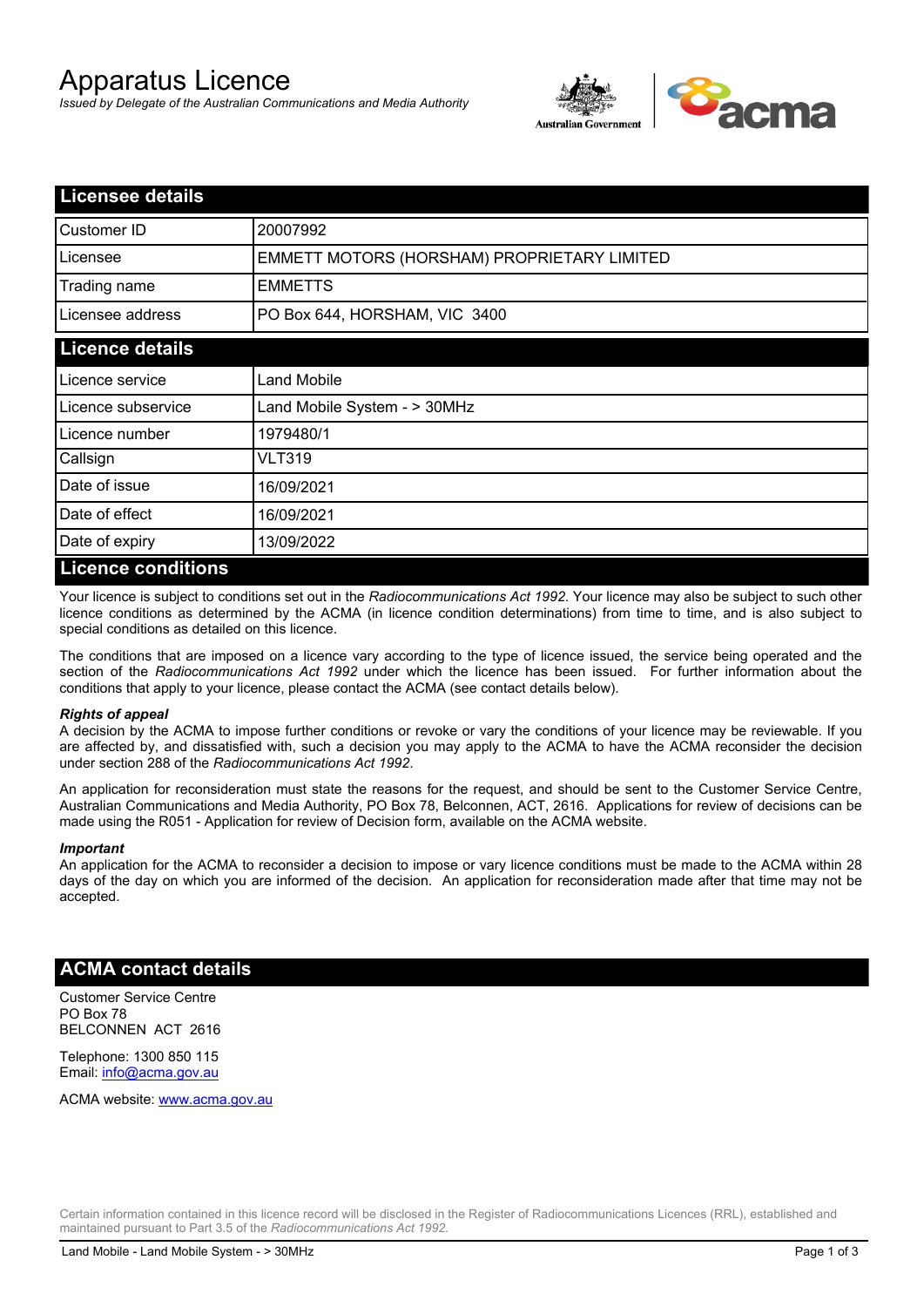# **Advisory Notes applying to licence no.: 1979480/1**

Conditions applicable to the operation of Land Mobile System station(s) authorised under this licence can be found in the Radiocommunications Licence Conditions (Apparatus Licence) Determination and the Radiocommunications Licence Conditions (Land Mobile Licence) Determination. Copies of these determinations are available from the ACMA and from the ACMA home page (www.acma.gov.au).